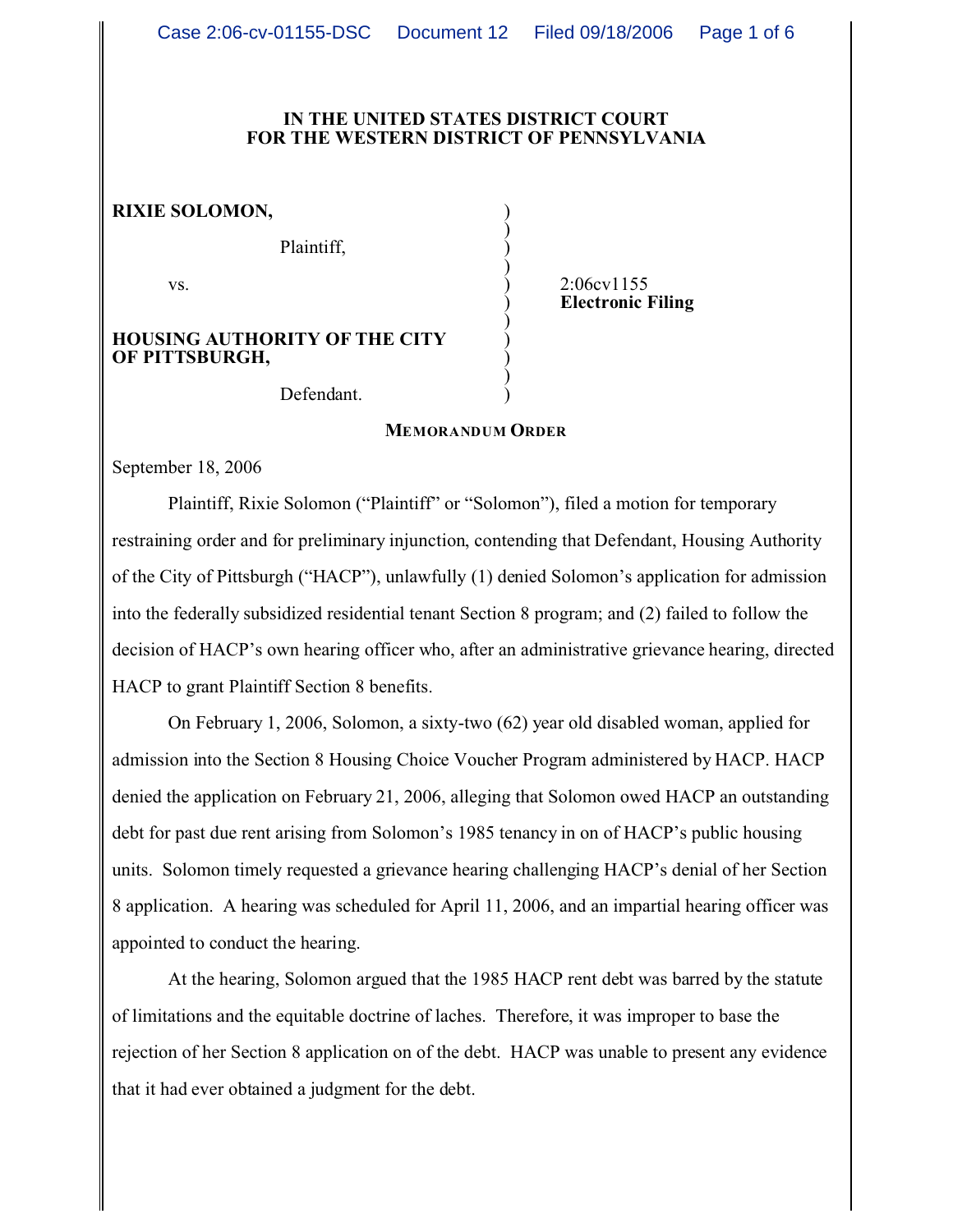On May 10, 2006, the hearing officer issued a written determination overturning HACP's denial of Solomon's Section 8 application. Specifically the hearing officer found that "the laches doctrine applies in the case at hand as the debt dates back to 1985 and it appears that the HACP has not taken proper steps to enforce their rights." HACP was directed by the hearing officer to reactivate, and continue the processing of, Solomon's Section 8 application.

On June 26, 2006, HACP sent a letter informing Solomon that the HACP overturned the May 6, 2006, decision of the hearing officer because it was contrary to relevant Federal Regulation. As authority to its decision, HACP cited 24 C.F.R. §§ 982.555(f)(1) and (2) which provides that a public housing authority ("PHA") is not bound by a hearing decision:

- (1) Concerning a matter for which the PHA is not required to provide an opportunity for an informal hearing under this section, or that otherwise exceeds the authority of the person conducting the hearing under the PHA hearing procedures; and
- (2) Contrary to HUD regulations or requirements, or otherwise contrary to federal, state or local law.

24 C.F.R. §§ 982.555(f)(1) and (2). HACP contends that the hearing officer's decision was contrary to Federal Regulation which provides that a PHA may deny a family assistance "[i]f the family currently owes rent or other amounts t the PHA  $\ldots$  " 24 C.F.R. § 982.552(c)(1)(v). As a result, HACP has refused to take any further steps to process Solomon's Section 8 application.

A temporary restraining order may be granted only when the plaintiff demonstrates: (1) a substantial likelihood of success on the merits; (2) that irreparable injury will result in the absence of the requested relief; (3) that no other parties will be harmed if temporary relief is granted; and (4) that the public interest favors entry of a temporary restraining order. *Washington Metropolitan Area Transit Commission v. Holiday Tours, Inc*., 559 F.2d 841, 843 (D.C. Cir. 1977). Relief may be granted "with either a high probability of success and some injury, or vice versa." *Cuomo v. United States Nuclear Regulatory Commission*, 772 F.2d 972, 974 (D.C. Cir. 1985) (*per curiam*). *See The Nation Magazine v. Department of State,* 805 F. Supp. 68, 72 (D.D.C. 1992), *Mertz v. Houstoun*, 155 F. Supp. 2d 415, 425 (E. D. Pa. 2001). These are the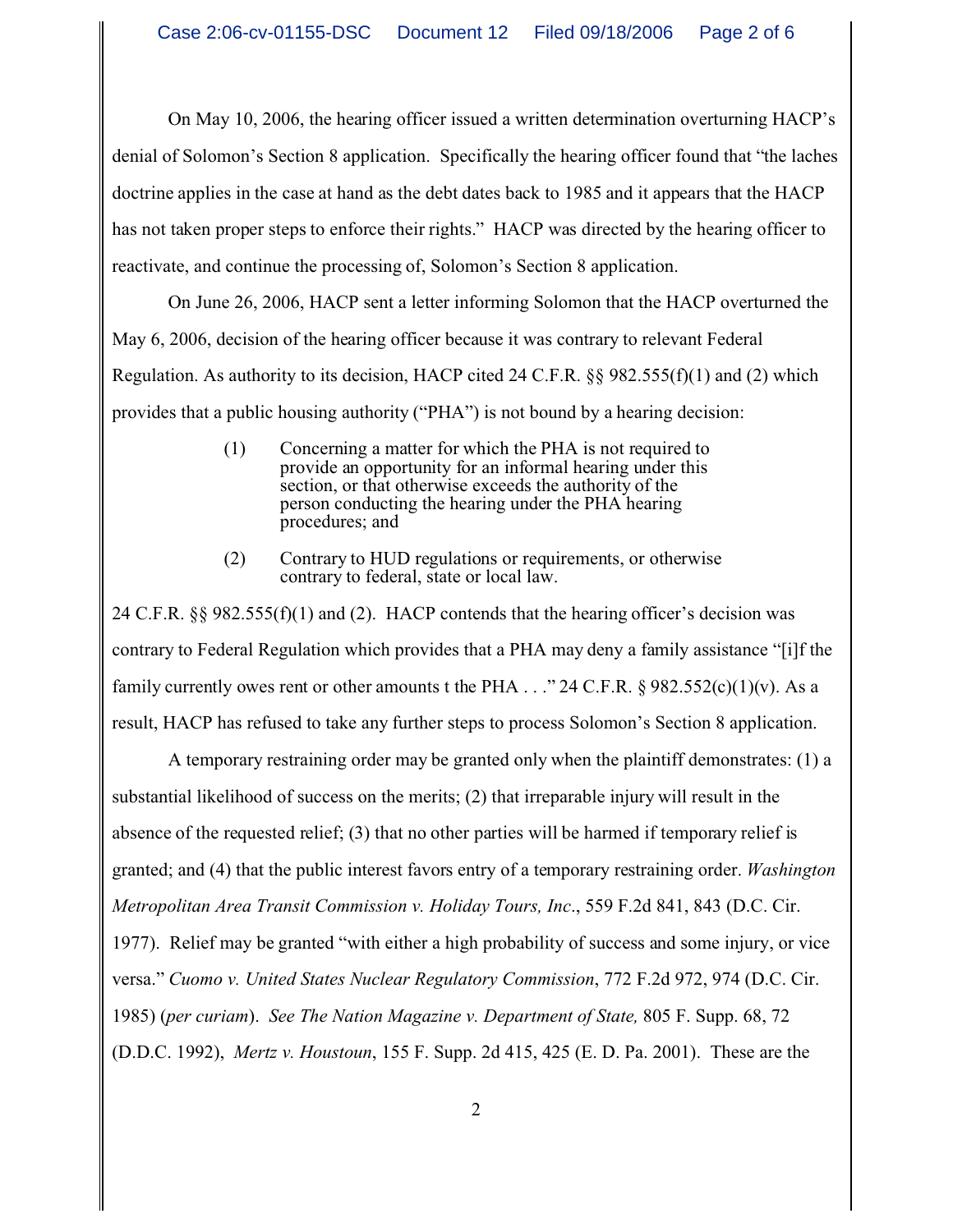same factors required for preliminary injunctive relief.

Preliminary injunctive relief is extraordinary in nature, and is discretionary with the trial judge. *Frank's GMC Trucking Center, Inc. vs. General Motors Corp.*, 847 F.2d 100, 101-102 (3d Cir. 1988); *Glasco vs. Hills*, 558 F.2d 179, 179 (3d Cir. 1977); *Orson, Inc. vs. Miramax Film Corp.*, 836 F. Supp. 309, 311 (E.D. Pa. 1993). This discretion is necessary because of the "infinite variety of situations which may confront" the trial judge. *A.L.K. Corp. vs. Columbia Pictures Indus., Inc.*, 440 F.2d 761, 763 (3d Cir. 1971). In considering a motion for preliminary injunctive relief, the court must consider, when appropriate, the following four factors: (1) whether the movant has shown a reasonable probability of success on the merits; (2) whether the plaintiff will be irreparably injured by denial of such relief; (3) whether granting preliminary relief will result in even greater harm to the non-moving party; and (4) whether granting preliminary relief will be in the public interest. *ECRI vs. McGraw-Hill, Inc.*, 809 F.2d 223, 226 (3d Cir. 1987); *SI Handling Systems, Inc. v. Heisley*, 753 F.2d 1244, 1254 (3d Cir. 1985). Where a movant fails to show either a reasonable probability of success on the merits or irreparable injury, preliminary relief must be denied*. In re Arthur Treacher's Franchisee Litig.*, 689 F.2d 1137, 1143 (3d Cir. 1982).

A plaintiff need not establish with certainty that the plaintiff will succeed on the merits. The burden is on the moving party, however, to make a *prima facie* showing that the plaintiff has a reasonable probability of succeeding on the merits. *Oburn vs. Shapp*, 521 F.2d 142, 148 (3d Cir. 1975). The Third Circuit has held that "in order to demonstrate irreparable harm the plaintiff must demonstrate potential harm which cannot be redressed by a legal or an equitable remedy following a trial. The preliminary injunction must be the only way of protecting the plaintiff from harm." *Instant Air Freight Co. vs. C.F. Air Freight, Inc.*, 882 F.2d 797, 801 (3d Cir. 1989).

## A. Likelihood of Success on the Merits

Solomon argues that the decision to reactivate her application despite an alleged past due rental debt was not contrary to federal regulation. Section  $982.552(c)(1)(v)$  is not mandatory, it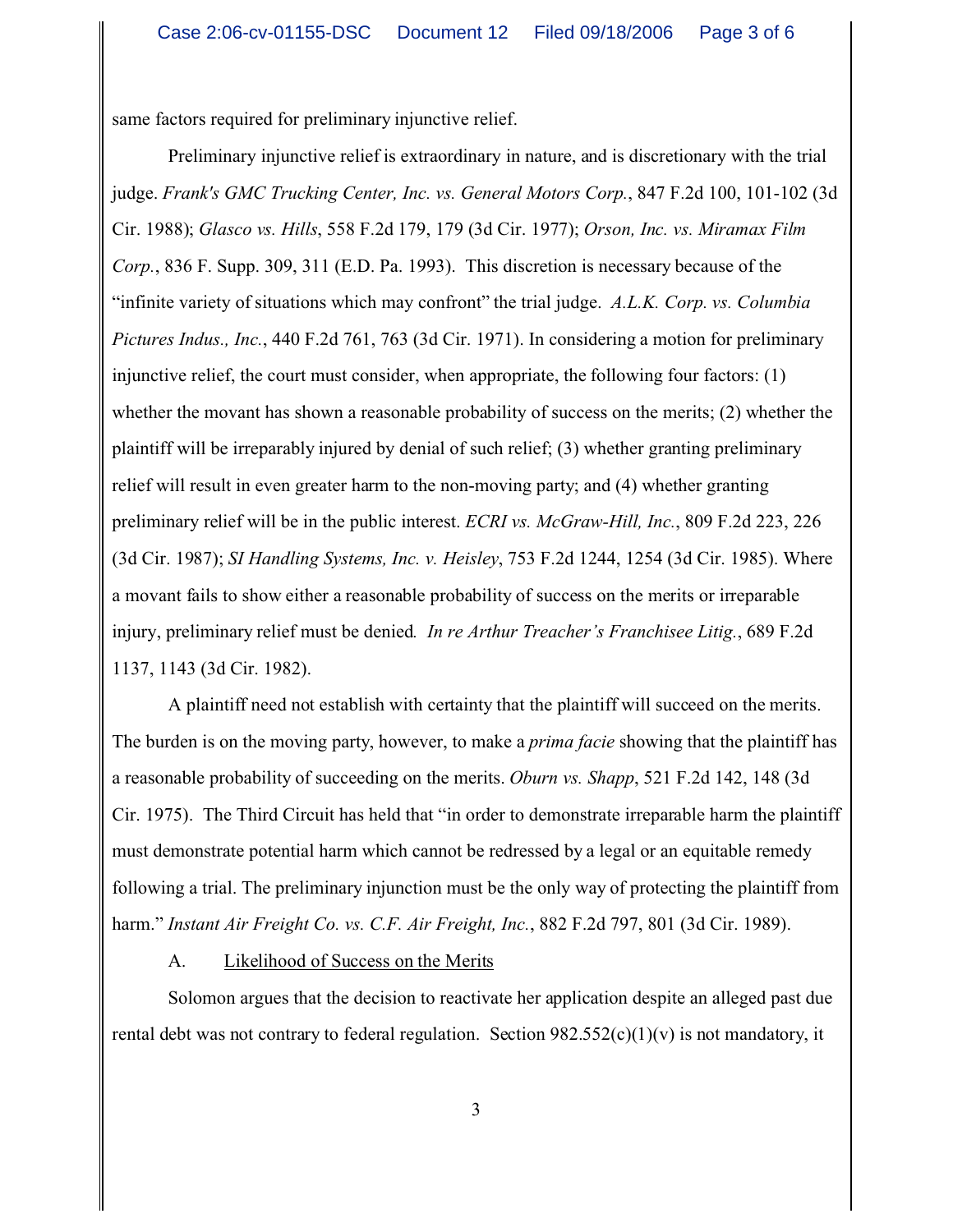does not require the denial of program assistance to an applicant based on a debt owed to a PHA. The regulation states that "[t]he PHA **may** . . . deny program assistance . . . [i]f the family currently owes rent or other amounts to the PHA . . ." The regulation clearly affords a PHA the discretion to choose whether or not a Section 8 applicant will be denied benefits on the basis of a pre-existing debt owed to the PHA. Therefore a decision that does not deny program assistance based on a debt owed is not contrary to 24 C.F.R.  $\S$  982.552(c)(1)(v).

Further, Solomon contends that Section  $982.552(c)(1)(v)$  is inapplicable in this instance because Solomon does not "currently" owe the alleged debt. In 1984, HUD clarified its position on denial of assistance based on past debt stating: "[p]ast debt to a PHA is not grounds for denial of assistance. The PHA may not deny assistance if the debt . . . is not valid for any reason ( *e.g.* a rent claim extinguished by the statute of limitations." *See* Section 8 Housing Assistance Payments Program, 49 Fed. Reg. at 12216. HUD later reaffirmed stating "[§ 982.552(c)(1)(v)] does not allow the [PHA] to deny assistance for a debt . . . that is barred by statute of limitations. By definition, an amount a family currently owes is not barred by the statute of limitations" *See*  Section 8 Certificate and Voucher Programs Conforming Rule, 60 Fed. Reg. at 34689. According to HUD's interpretation, a debt that is barred by the statute of limitations is not "currently owed."

The statute of limitations for an action for the collection of a past debt in Pennsylvania is six (6) years. *See* 42 PA. CONS. STAT. § 5527. Here the debt is twenty-one (21) years old, and there is no evidence that HACP ever obtained a judgment on the alleged debt. Any action for collection is now barred.

Based on the above, the Court finds: (1) the May 10, 2006, decision of the hearing officer was not contrary to HUD regulations or requirements, or otherwise contrary to federal, state or local law; and (2) Solomon does not "currently" owe the alleged debt that dates back to 1985.

# B. Irreparable Harm

Solomon contends that without immediate reactivation of her application, irreparable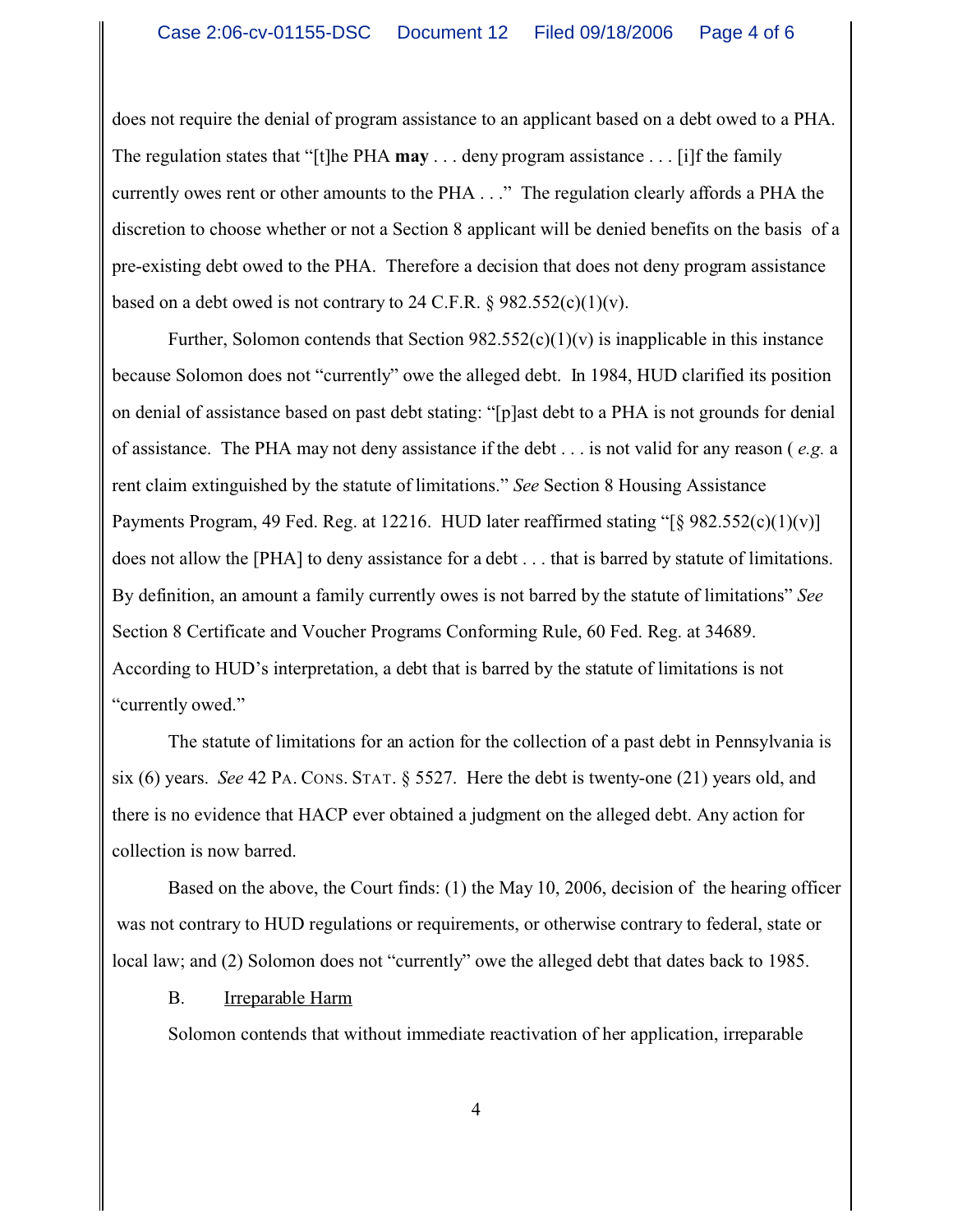harm will occur in that she cannot continue to pay her full rent and she will likely become homeless without assistance. HACP contends that Solomon has an adequate remedy at law if it is later determined that it failed to comply with the regulations. Further, HACP argues that Solomon will not be irreparably harmed if her application is not reinstated as she has not participated in any subsidized program for some time, yet she remains housed.

C. Harm to HACP

Th immediate reactivation of Solomon's Section 8 application does not appear to cause any tangible harm to HACP.

D. Public Interest

Solomon argues that HACP's violation of the laws and regulations related to the United States Housing Act affects the potentially irretrievable loss of federally subsidized, affordable housing. Further, injunctive relief furthers the public interest of preventing homelessness.

All the elements necessary for this Court to enter equitable relief in the form of a temporary restraining order are present here. Accordingly, ths Court will grant Solomon's motion for a temporary restraining order and schedule a time for a hearing/argument on the motion for a preliminary injunction.

### **ORDER OF COURT**

AND NOW, upon consideration of Plaintiff's Motion for a Temporary Restraining Order (**Document No. 2**), Defendant's response thereto, and the arguments of counsel in open court,

IT IS HEREBY ORDERED that the motion for temporary restraining order is **GRANTED.** Defendant shall immediately reactivate Plaintiff's application for participation in Defendant's Section 8 Housing Program and restore Plaintiff's application retroactive to the date on which she applied.